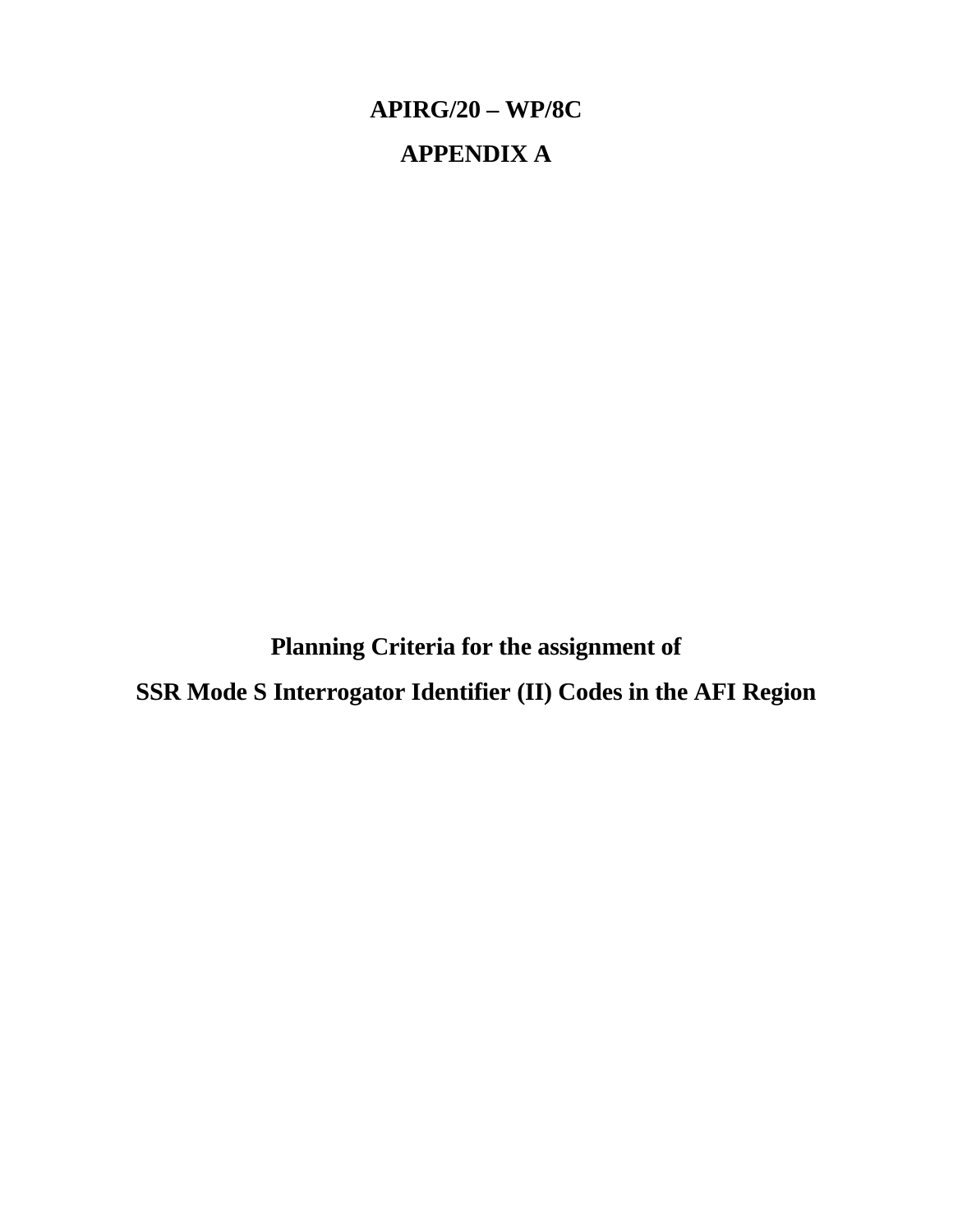#### **1. Introduction**

## 1.1 *Applicability of planning criteria*

1.1.1 Mode S surveillance operation requires that both the SSR Mode S ground station and the aircraft are capable of identifying each other. The aircraft is identified in this process by the 24 bit aircraft address; the SSR Mode S ground station is identified by its interrogator code, which can either be an Interrogator Identifier (II) code or a Surveillance Identifier (SI) code.

1.1.2 Four bits are available for 16 different Interrogator Identifier codes. Interrogator Identifier code 0 requires special handling and is not further addressed here (see Annex 10 Vol. IV, paragraph 3.1.2.5.2.1.2.3). This leaves Interrogator Identifier codes 1-15 for assignment to fixed Mode S ground stations with overlapping coverage. In some regions certain II codes have been reserved for specific purposes and are not available for general assignment. For aircraft complying with the provisions of Annex 10, Volume IV, Amendment 73 (or later) an additional 63 codes known as Surveillance Identifier (SI) codes can be used. This technique is not further addressed here because of the significant additional complexity required for the assignment and operation with SI codes.

1.1.3 This complexity results from the fact that SI codes are a later addition to the ICAO SARPs for SSR Mode S transponders (1998). Currently many Mode S transponders in operation do not have SI code capability. Therefore it cannot be assumed that all transponders in any region of airspace are 100% equipped to handle both SI and II codes even if a mandate exists.

1.1.4 Aircraft without SI code capability operating in designated II/SI code airspace require special handling to ensure that they can be placed in surveillance by all covering Mode S interrogators. The level of complexity necessary to provide reliable service to aircraft which are not equipped with SI code capability is beyond the scope of the planning criteria below. Therefore, these planning criteria can only be used for assignment of II codes.

*Note*.— *For information on the assignment and management of SI codes see ICAO EUR Doc 024 – IC Allocation for the European Region and Eurocontrol IC Planning Tool* 

#### **1.2** *Selective interrogation of Mode S aircraft*

1.2.1 In order to selectively interrogate a Mode S equipped aircraft, the interrogator (SSR Mode S ground station) needs to know the aircraft's Mode S address and its approximate position. To acquire the address and position of a Mode S equipped aircraft, the interrogator transmits all-call interrogations. A Mode-S equipped aircraft will respond to such interrogations with its unique 24-bit aircraft address. Acquisition can also be accomplished by provision of the address and position through other means (e.g., clustering, described in paragraph 8.3.3).

1.2.2 The designated operational range of the SSR Mode S interrogator is the range within which the interrogator accepts all-call replies from aircraft or generates selective interrogations to aircraft. When the aircraft is outside the designated operational range of the SSR Mode S interrogator, the interrogator does not accept all-call replies received from the aircraft transponder to all-call interrogations. The interrogator will also no longer generate selective interrogations to "acquired" aircraft that have left the designated operational range, in which case, after 18 seconds, the aircraft will no longer be locked-out for all-call interrogations from this interrogator. In both cases, the aircraft may receive (and respond to) all-calls from this interrogator but the responses will not be accepted by this interrogator (SSR Mode S ground station).

1.2.3 Once the response is received by the interrogator and the aircraft is within the designated operational range of the interrogator, the aircraft will be added to the interrogator's list of acquired aircraft – the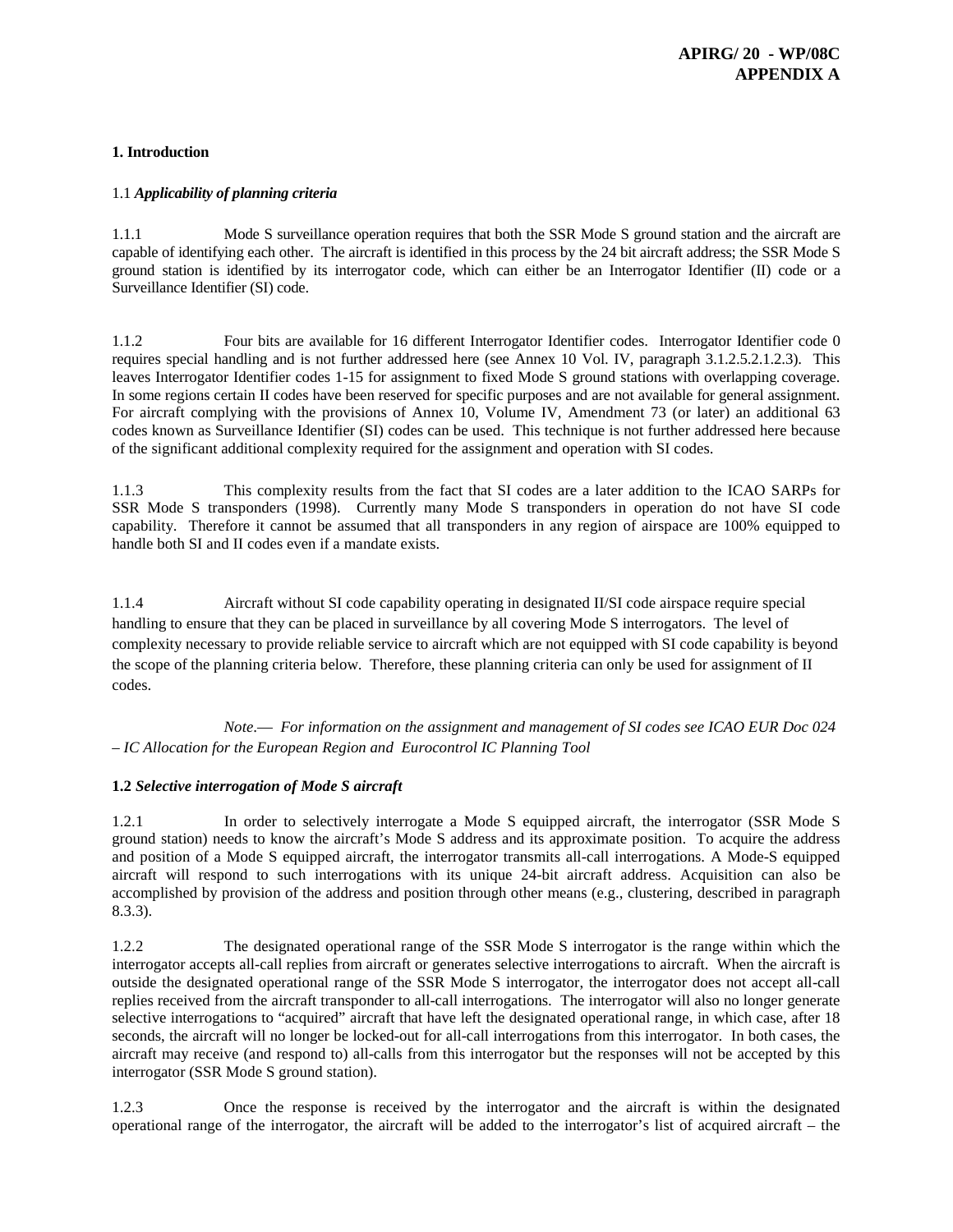aircraft is in an "acquired" state. The designated operational range is programmed in the SSR interrogator and is promulgated by the State responsible for the SSR Mode S ground station.

1.2.4 Once the aircraft is in the acquired state (i.e., has been added to the interrogator's list of aircraft of which the 24-bit aircraft address has been acquired) the aircraft is instructed to no longer respond to (or be "lockedout" from) Mode S all-calls from that particular ground station, in order to minimize all-call synchronous garbling. This is achieved when the aircraft receives Mode S selectively addressed interrogations that contain an instruction to the on-board SSR Mode S transponder not to respond to Mode S all-call interrogations from that interrogator.

1.2.5 When an aircraft is within the designated operational range of 2 (or more) Mode S ground stations, it must be acquired and locked-out (from all-call interrogations) by each Mode S ground station. This is known as multi-site acquisition and multi-site lock out. Measures must be taken to avoid that aircraft within the designated operational range of more than one SSR Mode S interrogator (the SSR Mode S ground stations have overlapping coverage) will receive interrogations from these interrogators with the same Interrogator Identifier. This is achieved by ensuring that Mode S interrogators with overlapping designated operational range have been assigned different Interrogator Identifiers or are coordinated for ground communications (see paragraph 3.3). The assignment of Interrogator Identifier codes is subject to Regional coordination.

# **2. Interrogator Identifier**

2.1 The Interrogator Identifier (II) is a four digit code  $(0 - 15)$  which is transmitted by the SSR Mode S ground station when transmitting a Mode S only all-call (or a Mode S selective) interrogation. It serves the purpose to identify the SSR Mode S ground station. When the aircraft is operating in an area where two (or more) SSR Mode S ground stations have overlapping coverage, different II codes are required to ensure that all SSR Mode S ground stations can provide surveillance on the aircraft independent from each other. In special cases overlapping SSR Mode S ground stations may share the same II code. (See 8.3.3)

2.2 A Mode-S only all-call interrogation elicits replies only from Mode S transponders. The (uplink) format of the Mode S only all-call is shown in Figure 1. (See Annex 10, Volume IV, §3.1.2.5.2.1):



Figure 1. Uplink Format 11

2.2.1 This message contains the following information:

- Bit 1-5 01011 (Uplink Format; decimal value 11): If the uplink format is 01011 (decimal value 11) the content of bits  $6 - 56$  is as described below:
- Bit 6-9 PR (probability of reply); this information is not further addressed here
- Bit 10-13 IC (Interrogator Code): These four bits contain the Interrogator Identifier (0-15) or the last four bits of the Surveillance Identifier (SI)
- Bit 14-16 CL (Code Label):

If  $CL = 000$ , the information in the IC field is the Interrogator Identifier.

If  $CL = 001$  to 100 (decimal value 1 to 4), the information in the IC field contains the last four bits of the Surveillance Identifier.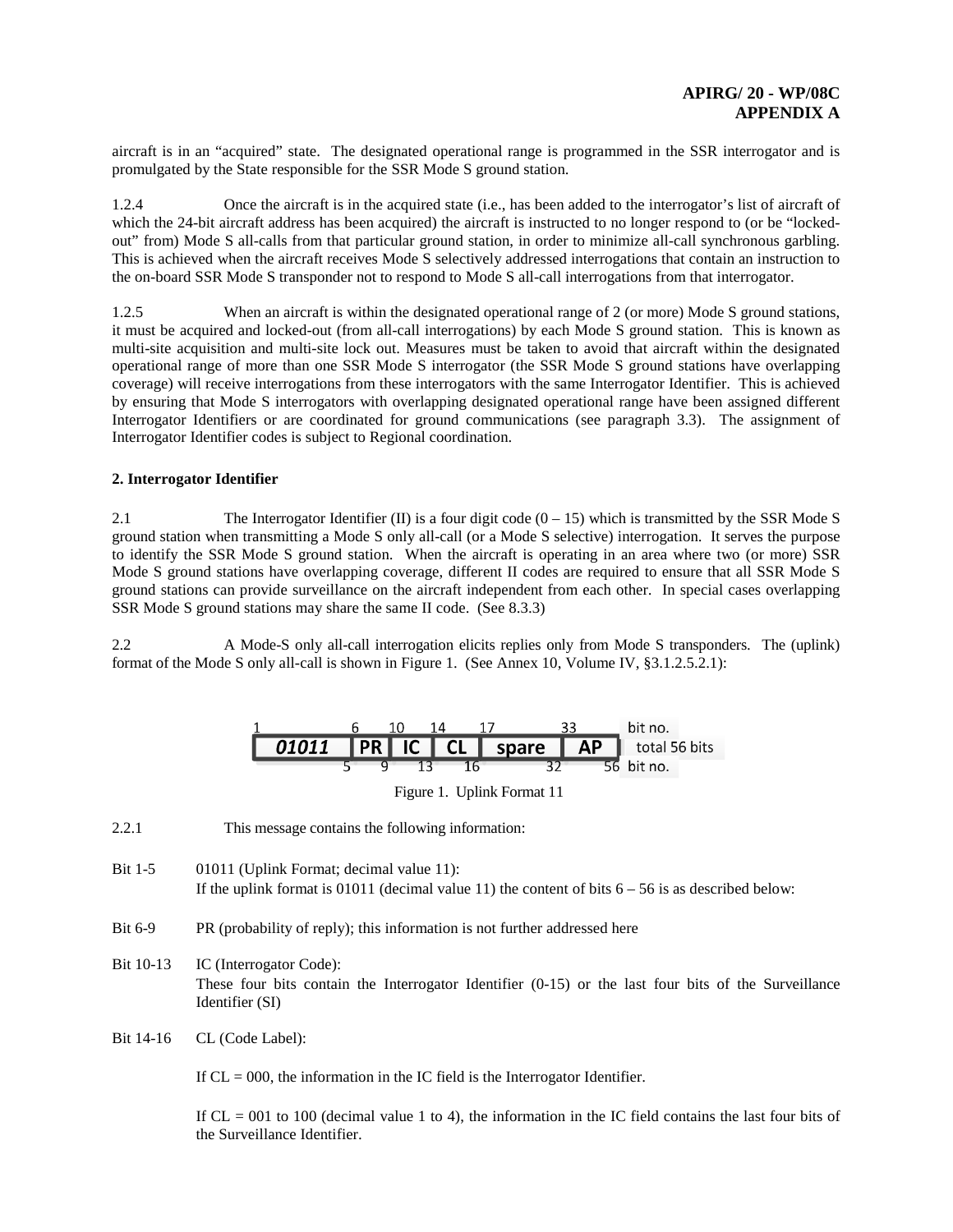Bit 33-56 AP (Address/Parity):

For a Mode S only all-call, the address consist of 24 one's, on which the parity is overlaid.

2.3 A Mode S only all-call reply from the aircraft, in which the II (or SI) is encoded in the PI field, has the format shown in Figure 2. (See Annex 10, Volume IV, §3.1.2.5.2.2):



Figure 2. Downlink Format 11

- 2.3.1 This message contains the following information:
- Bit 1-5 01011 (Downlink Format; decimal value 11) If the downlink format is  $01011$  (decimal value 11) the content of bits  $6 - 56$  is as described below:
- Bit 6-8 CA (Capability) An encoded definition of the communications capability of the transponder
- Bit 9-32 AA (Address Announced) 24 bit aircraft address
- Bit 33-56 PI (Parity / Interrogator Identifier):

Interrogator Identifier code (II or SI), on which the parity is overlaid

*Note.— The Interrogator Identifier is the same as that received by the aircraft in the all-call message as described in paragraph 2.1.* 

2.4 Following the Mode S only all-call reply, the ground station will send a selective interrogation, which uses the format shown in Figure 3 or Figure 4. (See Annex 10, Volume IV, §3.1.2.6.1 to §3.1.2.6.4):







Figure 4. Uplink Format 20 or 21

2.4.1 This message contains the following information:

Bit 1-5 00100, 00101, 10100 or 10101 (Uplink Format; decimal value 4, 5, 20 or 21)

If the uplink format of the selective interrogation is 00100 (decimal value 4), the selective interrogation is a surveillance interrogation altitude request.

If the uplink format of the selective interrogation is 00101 (decimal value 5), the selective interrogation is a surveillance interrogation identity request.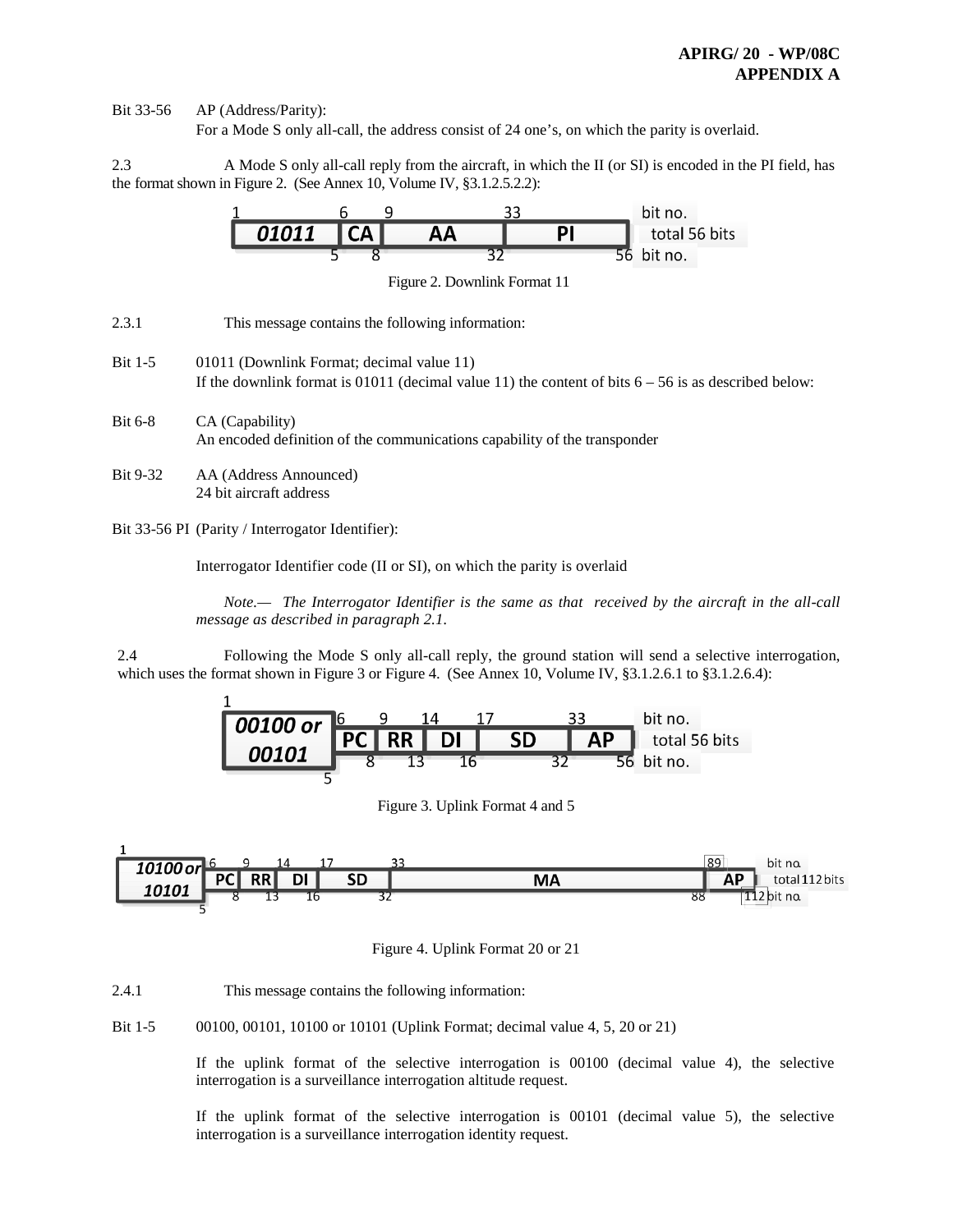If the uplink format of the selective interrogation is 10101 (decimal value 20), the selective interrogation is a Comm-A interrogation altitude request.

If the uplink format of the selective interrogation is 10101 (decimal value 21), the selective interrogation is a Comm-A interrogation identity (Mode A) request.

After obtaining the range, the azimuth and the 24-bit Mode S address from the all-call reply, a Mode S interrogator will start selective Mode S surveillance (of the aircraft) using the uplink format 4 (UF=4) interrogation to obtain a surveillance update of the altitude of the aircraft every scan. At track initiation, the interrogator will also send an interrogation with the uplink format 5 (UF=5) to obtain the aircraft Mode A code. The interrogator does not need to continuously read out the Mode A code since changes in the Mode A code are indicated in the Flight Status Field of a Mode S reply with the downlink format  $DF = 4, 5, 20$  or 21.

Bit 6-8 PC (Protocol)

If  $PC=1$ , the transponder shall lock out to II=0 (non-selective lockout)

- Bit 9-13 RR (Reply Request); command the length and content of a requested reply
- Bit 14-16 DI (Designator Identification)

The designator identification identifies the structure of the SD field. (See Annex 10, Vol. IV, §3.1.2.6.1.3 for details)

Bit 17-32 SD (Special Designator)

Contains a number of control codes, specific to SSR, including the Interrogator Identifier code of the interrogator and the LOS bit that commands multisite lockout (See Annex 10, Vol. IV, §3.1.2.6.1.4 for details).

Bit 33-56 AP (Address/Parity) *Uplink Format 4 and 5 only*

24-bit aircraft address of the aircraft which is selectively interrogated and on which the parity is overlaid.

Bit 33-88 MA (Message; Comm. A) *Uplink Format 20 and 21 only*

The MA field contains a data link message to the aircraft.

Bit 88-112 AP (Address/Parity) *Uplink Format 20 and 21 only*

24-bit aircraft address of the aircraft which is selectively interrogated and on which the parity is overlaid.

2.5. The aircraft responds as requested by the selective interrogation. The process of selective interrogation and replies continues until the aircraft is outside the designated operational range of the SSR interrogator. As long as the aircraft receives the selective interrogations with LOS=1, it is locked-out to all-calls from that interrogator.

#### **3. Coordination of II codes of adjacent SSR Mode S interrogators (ground stations)**

3.1 Coordination of the SSR Mode S Interrogator Identifier code is required when adjacent Mode S ground stations have overlapping designated operational coverage. Coordination must be ensured between adjacent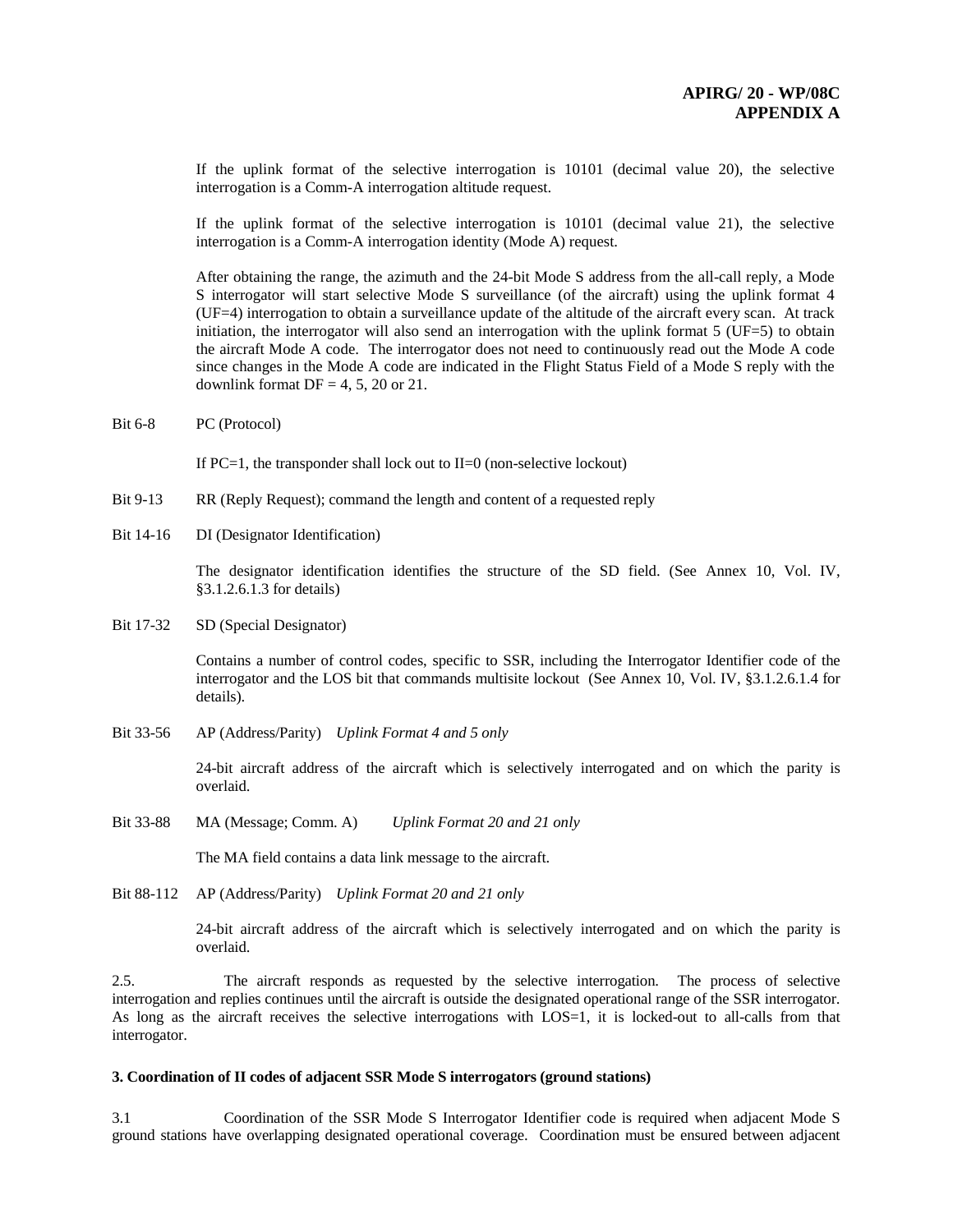States and Regions. The example below illustrates the process of aircraft becoming (selectively) interrogated by SSR Mode S ground stations when travelling through the designated operational coverage areas of these facilities. The example also clarifies the effect of the Interrogator Identifier codes in this process.

3.2 In Figure 5, an aircraft travelling from A to B will respond to interrogations of SSR Mode S ground stations (interrogators) P and R as follows:

- a. When the aircraft is outside the designated operational coverage of the interrogator P, but is within the (radio) range (point A) where it can receive all-call interrogations, the aircraft transponder will generate an all-call reply. This reply includes the II code of interrogator P and the 24-bit aircraft address. However, as long as the aircraft is outside the designated operational coverage of interrogator P it will not accept this reply.
- b. When the aircraft enters the designated operational coverage of interrogator P (point B), the all-call reply from the aircraft transponder will be accepted by interrogator P and a selective interrogation (see 2.4) commanding lockout to II=1will be sent to the aircraft. The aircraft will be added to the list of "acquired aircraft" that is maintained by interrogator P.

Upon reception of this (and any further) selective interrogation commanding lockout, the aircraft transponder will not respond to further all-call interrogations from interrogator P (and all-call interrogations from other interrogators that have the same Interrogator Identifier code= 1).



Figure 5. Process for II code acquisition and lock-out

c. When the aircraft is outside the designated operational coverage of the interrogator R, but is within the (radio) range (point C) where it can receive all-call interrogations from interrogator R, the aircraft transponder will generate an all-call reply only when the II code of interrogator R is different from the II code of interrogator P. This reply includes the 24-bit aircraft address. However, as long as the aircraft is outside the designated operational coverage of interrogator R, the interrogator will not accept this reply.

*Note.— If the II code of interrogators P and R are the same, the aircraft will not respond to all-call interrogations of interrogator R.* 

d. When the aircraft enters the designated operational coverage of interrogator R (point D), the all-call reply from the aircraft transponder will be accepted by interrogator R and a selective interrogation will be sent to the aircraft commanding lockout to II=2. The aircraft will be added to the list of "acquired aircraft" that is maintained by the interrogator R. Upon reception of this (and any further) selective interrogation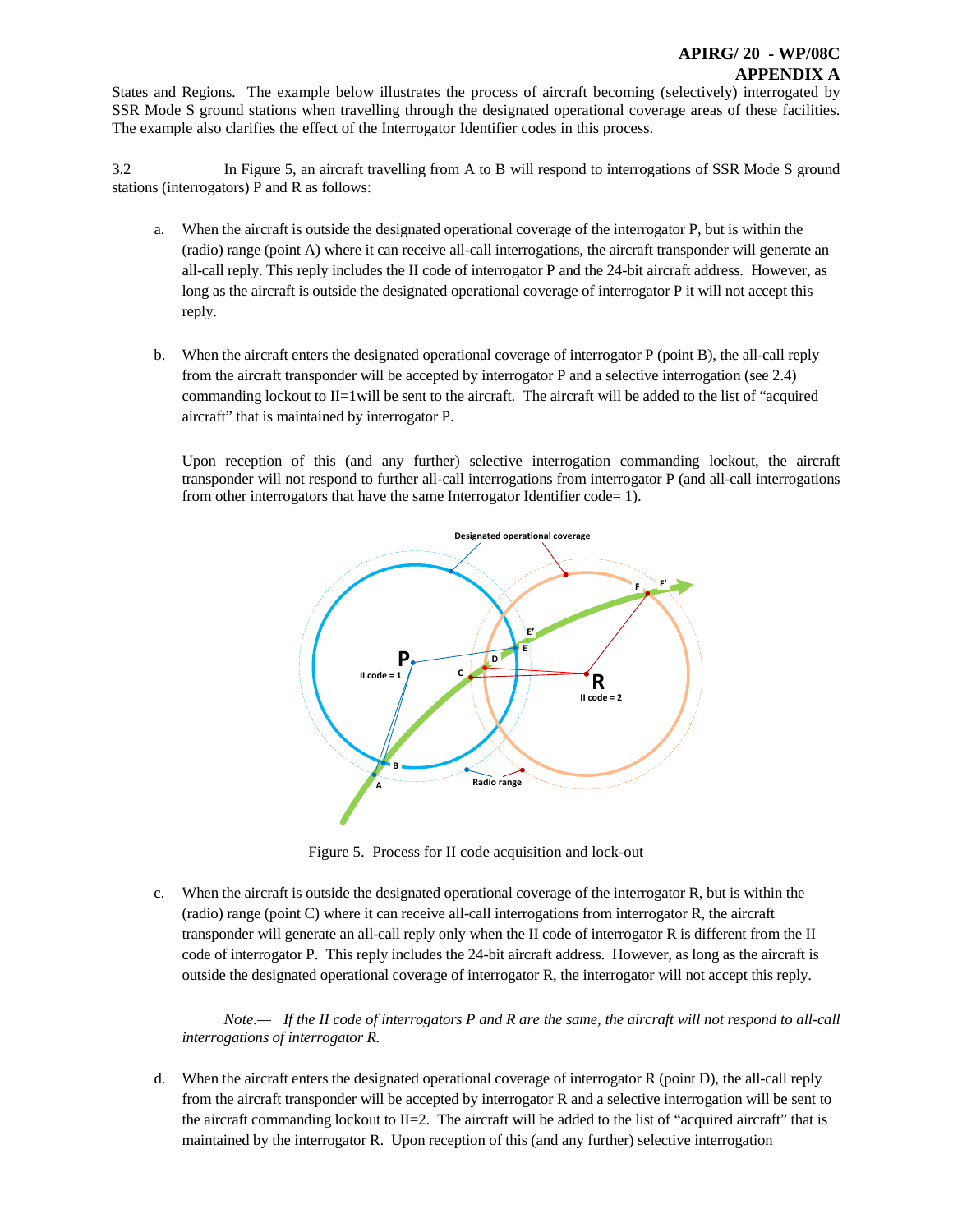containing a lockout command for  $II=2$ , the aircraft transponder not respond to further all-call interrogations from interrogator R. The aircraft is now "acquired" by two SSR Mode S ground stations and selectively interrogated independently by each interrogator.

*Note.— If the II code of interrogators P and R are the same, the aircraft will not respond to all-call*  interrogations of interrogator R and as a result the aircraft will not be identified by interrogator R until it *has left the operational coverage of interrogator P.* 

e. When the aircraft is outside the designated operational coverage of interrogator P (point E), interrogator P will no longer selectively interrogate the aircraft. After a period of 18 seconds the aircraft will lose its lockout status with respect to interrogator  $P (II=1)$ . Although the aircraft will respond to all-calls from interrogator P as long as the aircraft is within the radio range of interrogator P (until point  $E'$ ), these replies are not accepted by interrogator P. The aircraft is now only under surveillance by interrogator R.

*Note.— If the II code of interrogators P and R are the same, the aircraft will start responding to all-call interrogations of interrogator R 18 seconds after it has left the designated operational coverage of interrogator P and no longer receives selective interrogations from this interrogator.* 

f. When the aircraft is outside the designated operational coverage of interrogator R (point F), the interrogator will no longer selectively interrogate the aircraft. After a period of 18 seconds the aircraft will lose its lockout status with respect to interrogator R  $(II=2)$ . Although the aircraft will respond to all-calls from interrogator R as long as it is within the radio range of interrogator R (until point F'), these replies are not accepted by interrogator R. The aircraft is now no longer under surveillance by any interrogator.

# **3.3** *Clustering of interrogators (ground station networking).*

3.3.1 SSR Mode S interrogators can share the same Interrogator Identifier code in cases where the ground stations are networked and share their tables of acquired aircraft (and in particular the 24-bit aircraft address and the approximate location of the acquired aircraft). In this case, both interrogators P and R in Figure 4 send selective interrogations to the aircraft and obtain valid responses. This process, will allow for the use of the same Interrogator Identifier by two (or more) interrogators with overlapping coverage areas. This method is called "clustering"; the group of cooperating ground stations is a "cluster". Two techniques for managing a cluster have been developed:

- a. Distributed Clustering A 'distributed' cluster of interrogators contains a defined number of interrogators which are interconnected. Using coverage maps, each interrogator knows the designated operational range of all other interrogators within its own coverage. Based on this knowledge, track support is given to or requested from other interrogators of the cluster.
- b. Central Clustering A 'central' cluster of interrogators is basically the same as a 'distributed' cluster, but a cluster controller takes care of supplying the interrogators with needed track support and node states. Central clustering has been proved to be more powerful and with higher safety capabilities compared to distributed clustering because of:
	- Permanent availability and consistency check of the complete air situation,
	- Possibility to use also non-clustered sensors for track support,
	- Efficient and safe central cluster control capabilities, e.g., use of alternative cluster states on

command, enabling for example reaction in case of IC conflicts,

Efficient validation and verification possibilities.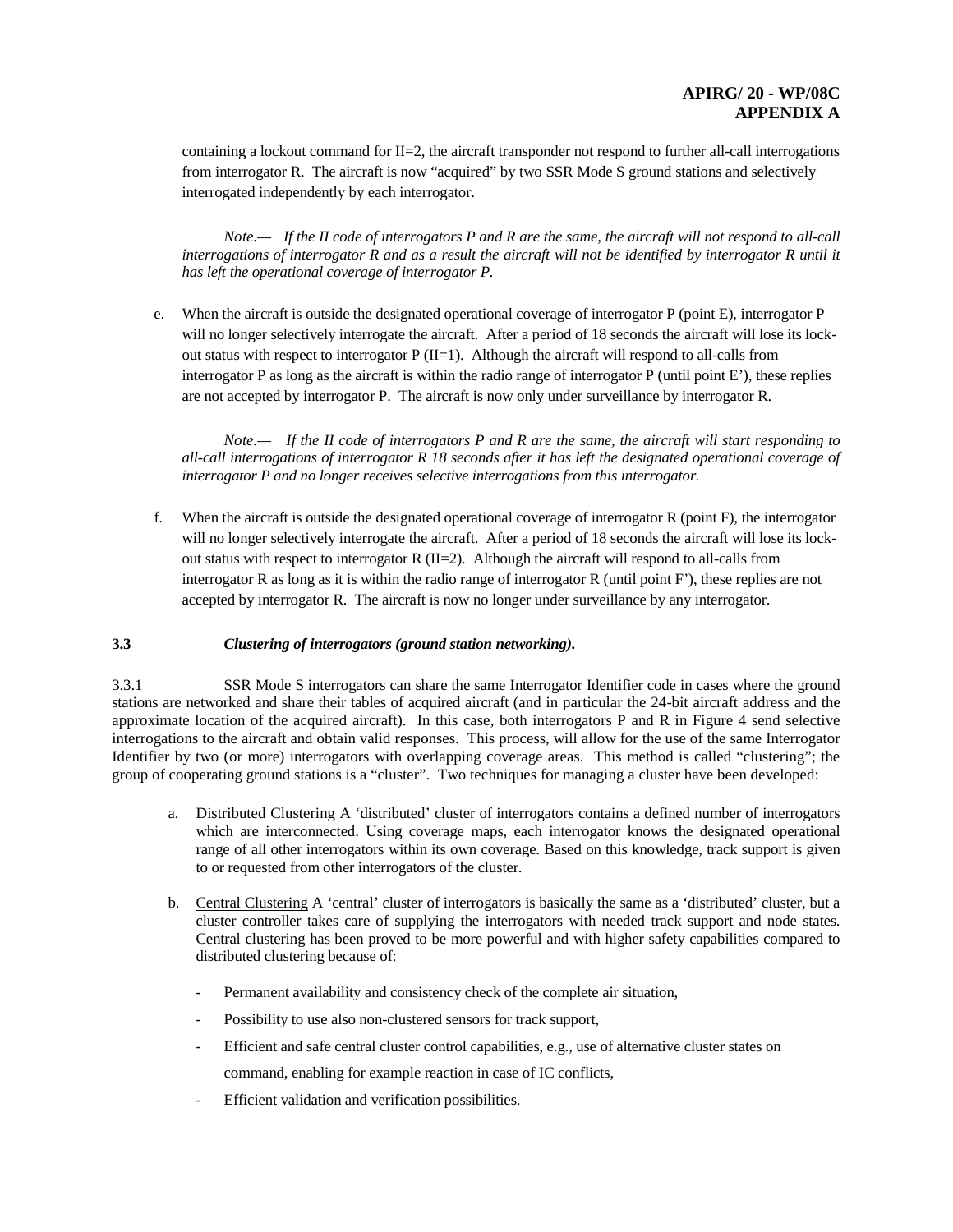

Figure 6. – SSR Mode S interrogator clustering (interrogators with same II code)

3.3.2 The operation of a cluster is illustrated in Figure 6. At point 'D' interrogator 'R' gets a track support containing the Mode S address, position and speed vector of the aircraft at a defined time. This time is also included within the track support. Taking this information interrogator 'R' can calculate when the antenna beam is over the aircraft the next time. Therefore it is possible to use a selective interrogation directly without having received any all call reply from that aircraft. The track support message can be sent either by:

- Interrogator 'P' (distributed clustering), or by
- A cluster controller (central clustering)

3.3.3 In terms of RF channel load optimization it is very advantageous to allocate the same II code to adjacent non-overlapping radars, since this reduces the FRUIT in the area between the designated operational range and the radio range.

# **3.4** *Techniques for managing overlapping coverage*

3.4.1 Using multiple Interrogator Identifier codes by a single Mode S ground station.3.4.1.1 Another method to improve the efficient use of II codes is using two (or more) II codes by a single interrogator. In this method, different sectors of the interrogator can be assigned different II codes. The sector that overlaps with another interrogator will have a different II code while the parts of the coverage that is not overlapping can have the same II code. However, it is recommended to use the minimum possible number of Interrogation Identifiers by one single Mode S ground station. Figure 7gives an example of sectorized use of II codes.

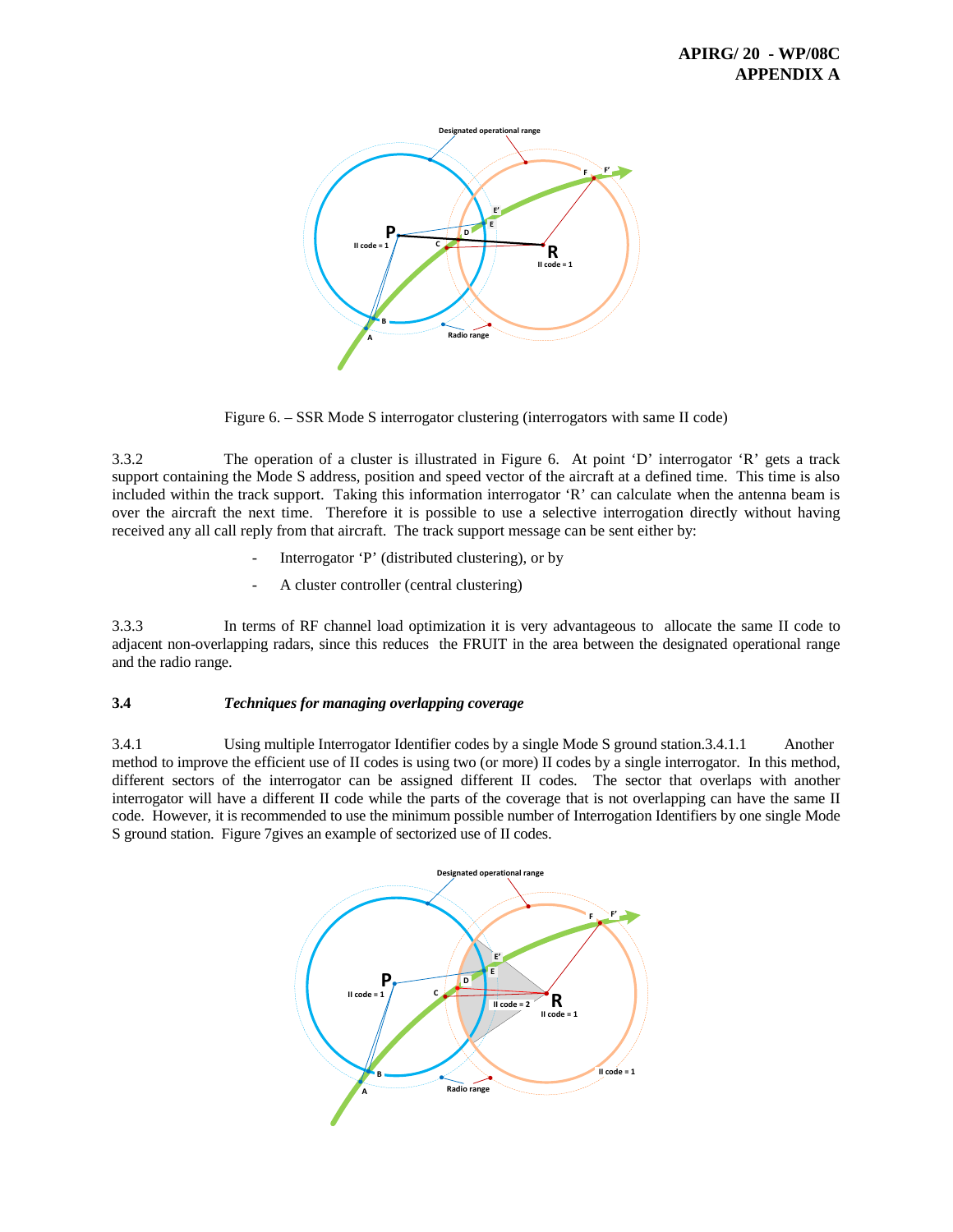Figure 7. – Sectorized use of II codes

3.4.2 Define the maximum designated operational range on a sector basis.

3.4.2.1 In some cases, adjacent SSR Mode S ground stations may have limited overlapping coverage areas. For this case it is possible to use the same II code for both ground stations if the designated operational range of one or both of the ground stations is reduced in the sector of the overlap. The net effect of the range reduction is to eliminate the overlap. Figure 8 gives an example of the use of sectored range reduction to eliminate overlap. This range reduction can also be achieved using a coverage map defining a common grid. In this case, the process consists of specifying an II code for a given area in which this II code can be used for lockout.



Figure 8. – Sectorized maximum range

3.5 The above examples illustrates the need for SSR Mode-S ground stations having overlapping coverage, to be assigned a unique Mode S II code, except in the case where SSR Mode S ground stations are clustered as described in 8.3.3.

#### **4. Practical examples of Interrogator Identifier code assignments**

4.1 Figure 9 provides an example of assigned Interrogator Identifier code for Mode S interrogators with overlapping coverage areas. In the areas of overlap, the aircraft responds to all-call interrogations and selective interrogations from more than one ground station, as indicated.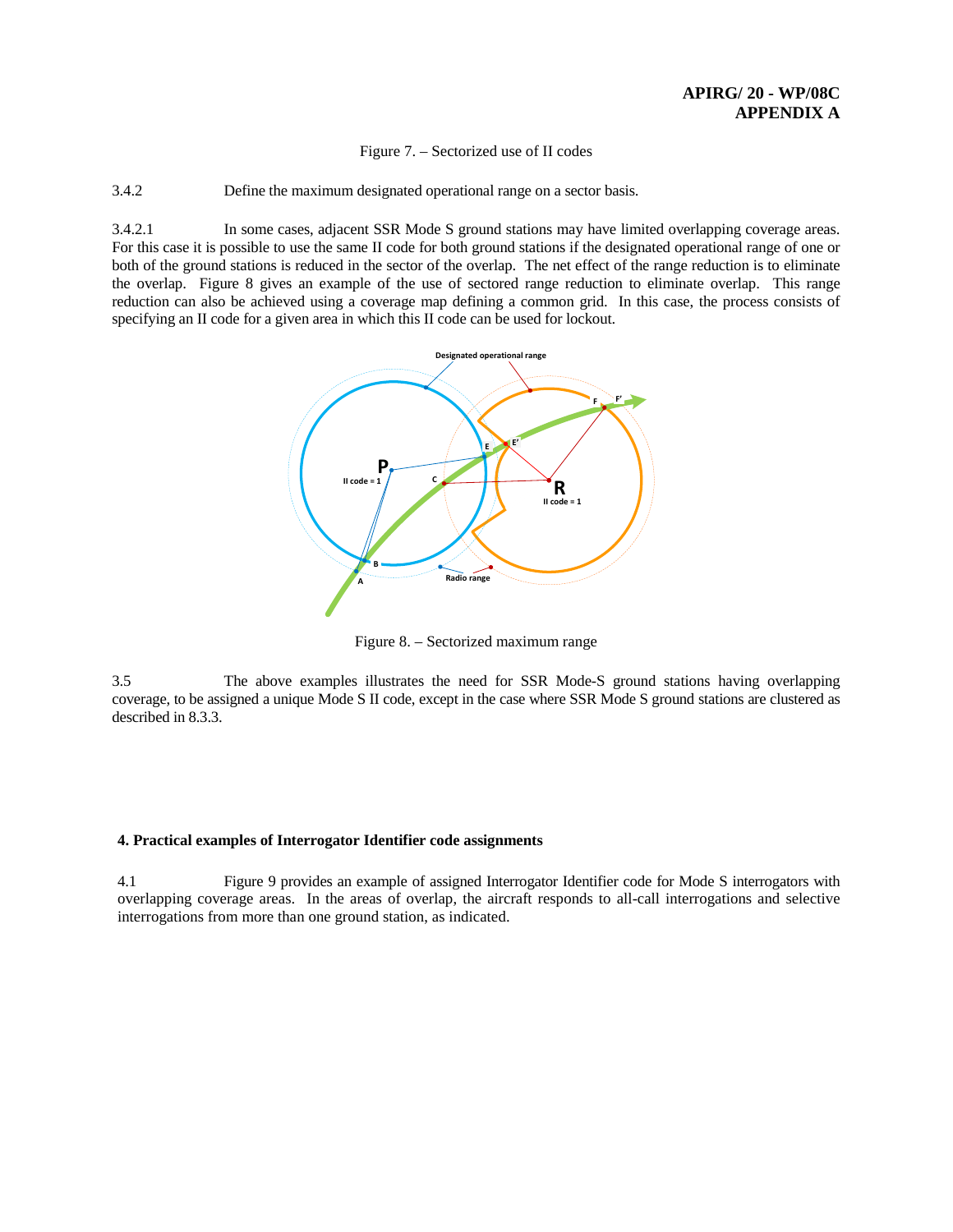

Figure 9. – Example of II code assignments

#### **5.Planning parameters for SSR Mode S ground stations.**

5.1 All SSR Mode S interrogators have a maximum operational range within which surveillance service will be offered to aircraft. This maximum range is determined by operational considerations and is referred as Designated Operational Range (DOR). This DOR can be simply defined by a range valid for all azimuths, by different ranges for different azimuth sectors, or by a more complex coverage map indicating where the ground station will selectively interrogate and lock out aircraft. When the aircraft is within the radio range of the interrogator, but outside the designated operational range, the aircraft will reply to all-call interrogations from the interrogator. These replies will be not be accepted by the interrogator after it has determined that the aircraft is outside the designated operational range.

# **5.2** *SSR Mode S ground stations with the same II code*

5.2.1 As shown in Figure 10 the minimum geographical separation between two SSR Mode S interrogators which have been assigned the same II code is the sum or the respective designated operational range for each interrogator plus a buffer zone. The buffer zone should be large enough to enable the aircraft to time out of its lock-out status for all-call interrogations plus a margin that would cater for certain processing delays. The aircraft transponder cancels its lock-out status for all-call interrogations if for a period of 18 seconds no selective interrogation with a lockout command has been received. For an aircraft travelling at a speed of 600 NM/hr this would be equal to 3 NM. For example, a buffer of 10 NM is adequate to ensure that an incoming aircraft will be unlocked when it enters the operational coverage area of the next interrogator.